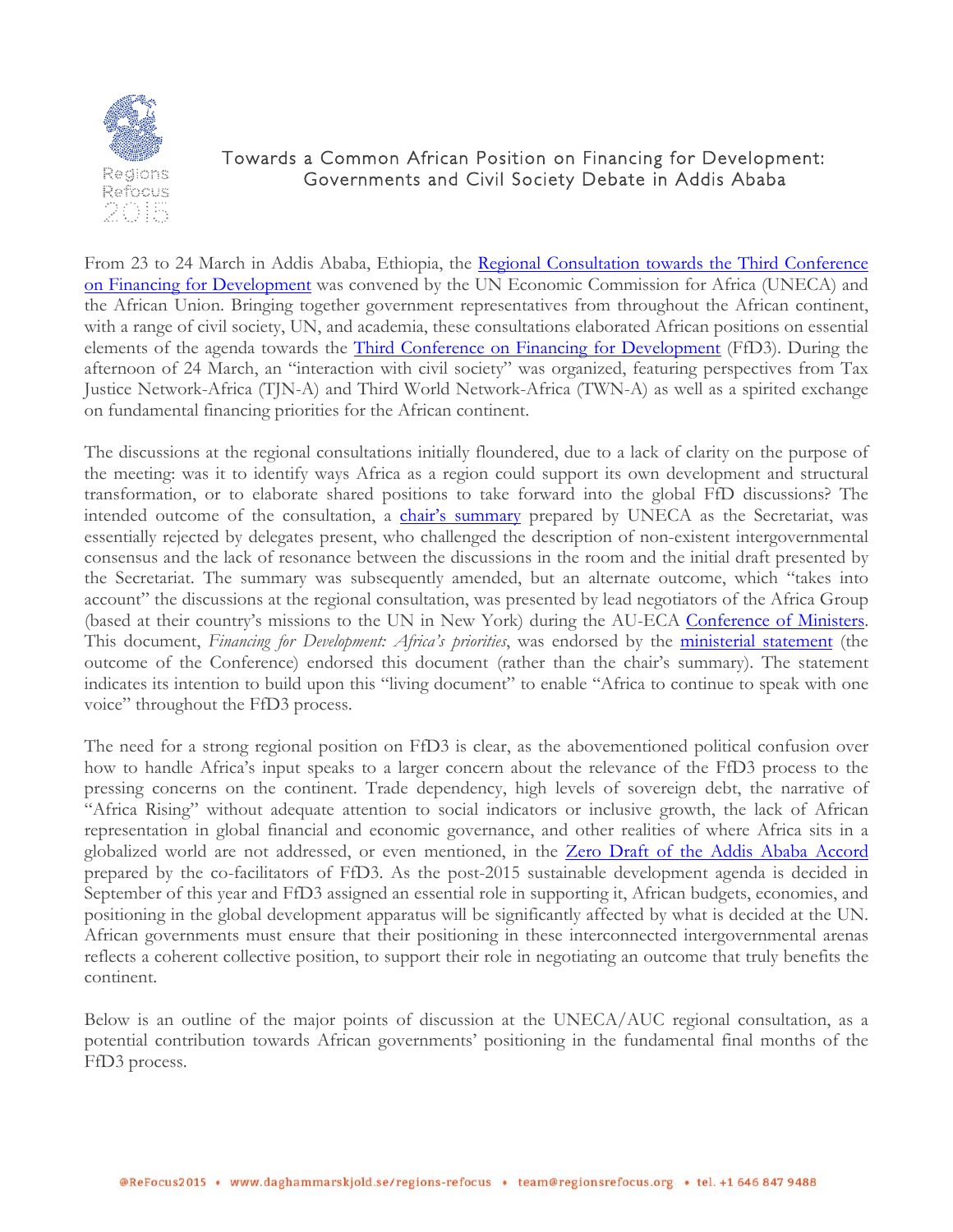## **Mobilization and Use of Domestic Resources**

Logan Wort of the Africa Tax Administration Forum emphasized three elements of domestic resource mobilization: improving tax administration, new forms of taxes, and, in particular, broadening the tax base. The representative of Botswana linked taxation to unemployment, framing unemployed youth as potential taxpayers, while the representative of Mozambique called for incorporating informal sector workers into the tax base. Civil society, on the other hand, emphasized the need for progressive taxation that shifts the burden from people living in poverty, especially women, to those with higher incomes. Anita Nayar of Regions Refocus 2015 cited the outcomes of our nine regional meetings, which pointed to the need for fair and equitable taxation as well as using tax revenue to finance gender equality, including sexual and reproductive health and rights. Regions Refocus noted the concerning lack of a gender analysis amongst both the governments and civil society present at the regional consultation; this must be rectified for FfD3 to meaningfully address the social, economic, and environmental dimensions of sustainable development on the African continent.

Additionally, TJN-A's Dereje Alemayehu pointed to the international dimensions of tax cooperation required to support domestic resource mobilization on the continent. Dereje challenged the ongoing Base Erosion and Profit Shifting (BEPS) process of the Organization of Economic Co-operation and Development (OECD) as an illegitimate initiative that should be replaced by a United Nations mandate to set new international rules and regulations around taxation. These outdated modes and standards of governance should be changed, Dereje asserted, a proposal picked up by South Africa. Sheldon Moulton, Acting Chief Director of Economic and Social Affairs at the Department of International Relations and Cooperation of South Africa, referred to the decision (in paragraph 28) of the [Zero Draft](http://www.un.org/esa/ffd/wp-content/uploads/2015/03/1ds-zero-draft-outcome.pdf) to upgrade the UN Committee of Experts on International Cooperation on Tax Matters into an intergovernmental committee, as a potential alternative to the BEPS agenda.

### **International Public Finance**

Adam Elhiraika of ECA characterized the landscape of international public finance as somewhat bleak, with only four donor countries having met the 0.7% of GNI target for ODA and the low expectations for additional ODA commitments during the current post-crisis context of austerity and conservatism. Admasu Nebebe of the Ministry of Finance and Economic Development of Ethiopia insisted that the Zero Draft must reflect stronger language on time-bound and quality ODA; South Africa agreed, calling for a heightened level of ambition and an implementation of longstanding ODA commitments. In this vein, Dereje Alemayehu emphasized the importance of measuring net transfers of aid, rather than tied age or blended finance that includes ODA. The discussion emphasized the importance of international public finance, including in "catalysing other resources," in the words of Fortuna Dibaco of the Permanent Mission of Ethiopia to the UN. Sheldon Moulton (South Africa) challenged this language of "leveraging" ODA, warning against "privatizing the global partnership for development." Further, TWN-A's Gyekye Tanoh called for a wholesale rejection of blended finance, rather than a continued drive to integrate African economies into the global financial system, which will not lead to development or stability on the continent.

# **International Private Financial Flows**

Dotun Ajayi, Regional Manager for West Africa of the African Business Roundtable, introduced this session by emphasizing the need for private capital flows to bridge the US \$50 billion gap in financing for Africa's development. Consequently, Dotun elaborated, innovative mechanisms should be employed to create a conducive environment for private finance, including strengthening capital markets and investing in sovereign wealth funds and pension funds. Taking a more cautionary perspective, Sheldon Moulton of South Africa emphasized that international private finance must complement international public finance, and is not a substitute for official development assistance (ODA). Therefore, he continued, while **publicprivate partnerships (PPPs)** will undoubtedly be important, they must not detract from the global partnership for development, which is first and foremost between governments. During the civil society interaction, Anita Nayar added that the [ECLAC regional consultation for FfD3](http://bit.ly/ECLACFfDEng) underscored the need to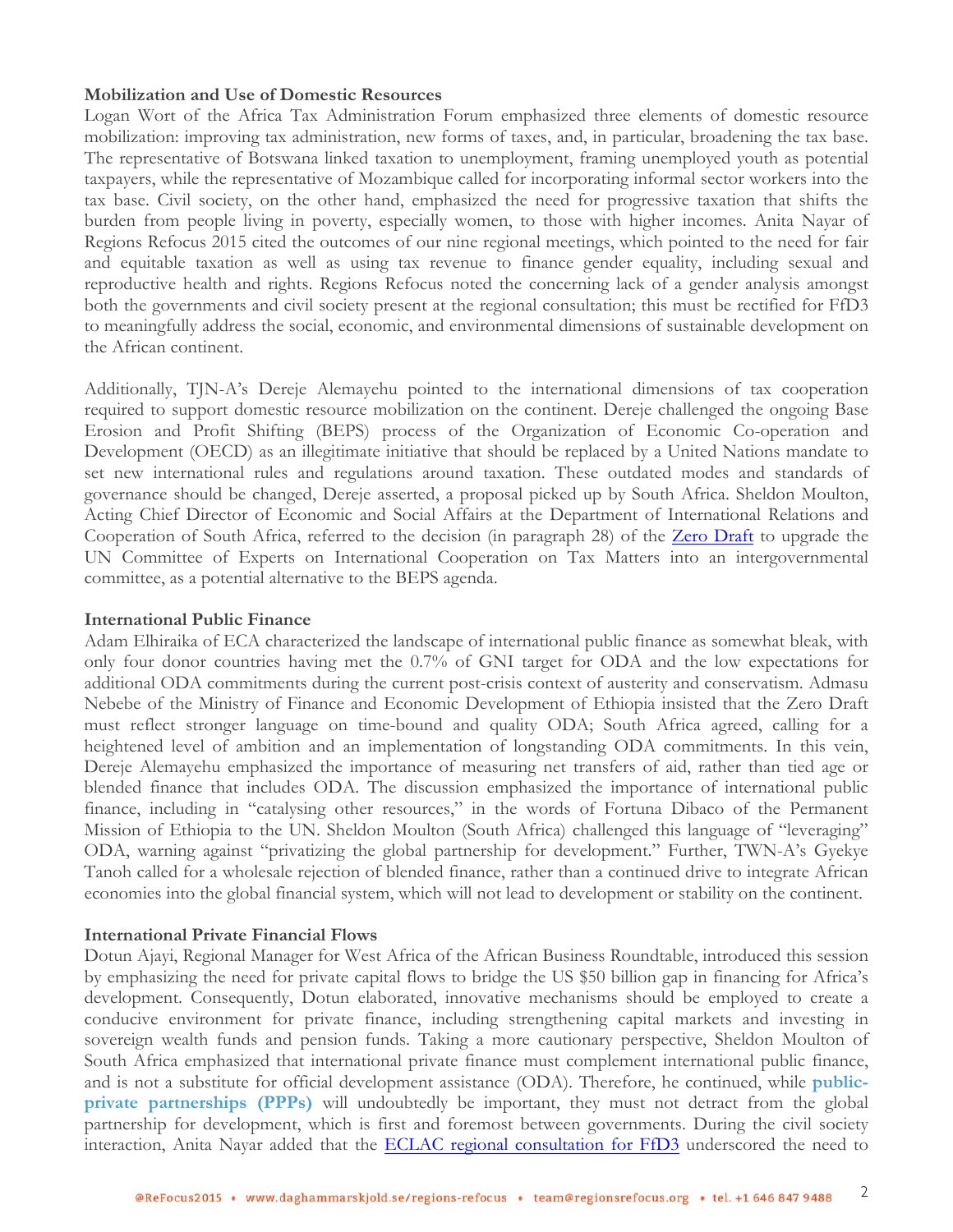prioritize the role of the state, cautioning that PPPs have had a minimal impact in reducing poverty and inequality.

Further, as pointed out by a representative of the University of Pretoria, foreign direct investment (FDI) carries a danger of detracting from developing countries' policy space, especially through bilateral investment treaties and the investor-state dispute settlement mechanism, which unduly burdens host countries of foreign investment. To challenge the narrative of the preeminent need for private sector involvement in financing Africa's development, Masiwa Rukare of African Monitor and TWN-A's Gyekye Tanoh suggested a reframing of current challenges in Africa: rather than as an issue of a "financing gap," to recast the conversation in terms of productivity, policy space, and capacity.

On the subject of **illicit financial flows (IFFs)**, Dereje Alemayehu of TJN-A indicated the support of African civil society for the recent report of [the High-Level](http://www.uneca.org/sites/default/files/publications/iff_main_report_english.pdf) Panel on IFFs. Beneficial ownership, including a public registry, is required to stem tax avoidance and evasion done under the guise of legality, Dereje said. Africa as a region should identify specific recommendations along the lines of the IFFs report, within the FfD3 outcome. Abdallah Bong of the Permanent Mission of Chad to the UN added that trade makes up about 60% of the IFFs flowing out from the African continent, and that therefore an intergovernmental mechanism to address these illicit flows of capital is necessary. Abdallah further indicated that transnational companies, rather than being granted excessive holidays and flexibility, should be taxed in the service of sustainable development.

# **Trade, Partnerships, Technology and Innovation**

Stephen Karingi of UNECA's Regional Integration, Infrastructure and Trade Division highlighted that trade provides one of the primary sources of development finance for the continent; despite a quadrupling in the value of trade for Africa since Monterrey, Africa's share of global trade still hovers around 3.3%. Bilateral trade partnerships must be undertaken in the context of what would give the best results for financing Africa's development, Stephen posed, suggesting a focus on intra-African trade as more diversified than Africa's trade with the rest of the world. South Africa added that the link between trade, growth, and development is not automatic; for trade to lead to sustainable development, it must support beneficiation, industrialization, manufacturing capability, and value addition rather than exports of primarily natural resources and raw commodities. The international trade system must be reformed, South Africa insisted, to support African governments' policy space and efforts to achieve sustainable development.

#### **Sovereign Debt**

The representative of Egypt called for a recognition of middle income countries' sustained efforts towards achieving sustainable debt, along with the implementation of mechanisms to resolve the current debt problems of developing countries. Debt relief should be separate from ODA and should not detract from it, Egypt continued. South Africa illustrated the shift in focus from the emphasis within the Monterrey Consensus on external debt to the Zero Draft's outlining of debt sustainability and management and the roles and responsibilities of debtors and creditors, while skirting the issue of sovereign debt restructuring. Chantal Uwizera of the Permanent Mission of Rwanda to the UN and Thulane Nyembe of the Permanent Mission of South Africa to the UN asserted that the African Group must take a position on debt and debt sustainability within the FfD3 process, particularly in light of the ongoing work of the **ad hoc committee on multilateral debt restructuring** under the UN General Assembly.

#### **Systemic Issues**

Yao Graham of TWN-A highlighted the deficits of global economic governance that need to be addressed by the FfD agenda, especially in the wake of the 2007-8 global financial and economic crisis. In particular, Yao emphasized four elements that must be addressed through FfD3: the reform of international financial institutions (IFIs); the reemphasis of the role of the UN in global economic governance; the need to restructure the commodities regime; and tax cooperation and stemming IFFs. Participants in the discussion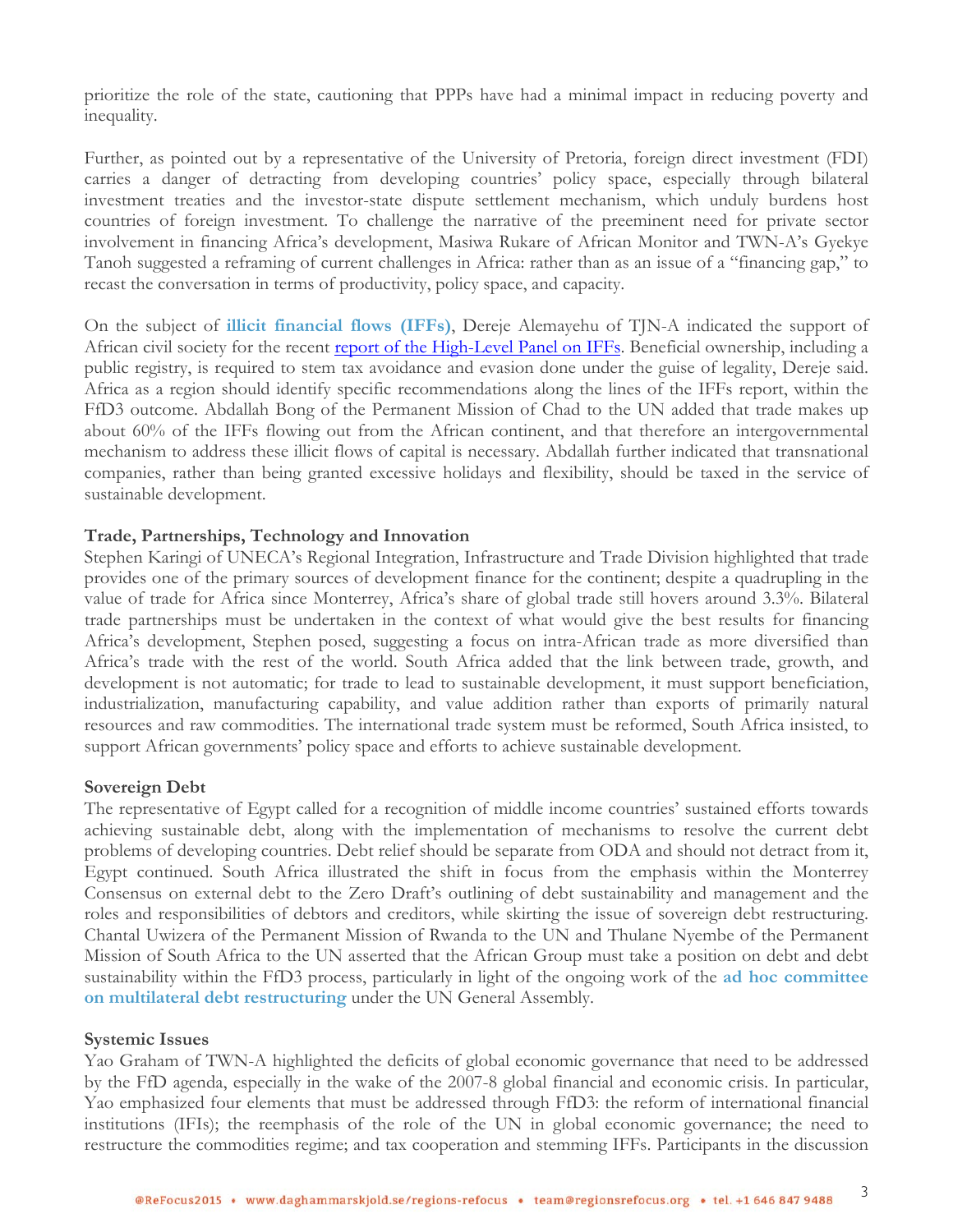agreed that FfD3 provides a pivotal moment to insist on IFI reform, including through a third chair for Africa on the board of the International Monetary Fund (IMF), a proposal supported by Sheldon Moulton of South Africa. Gyekye Tanoh of TWN-A added that the influence of credit rating agencies – and their disproportionate focus on financial indicators rather than real economy indicators of employment, growth, and productivity – must be curtailed as part of the systemic shifts essential to the FfD agenda.

# **Monitoring, Data and Follow-Up**

Pali Lehohla, Statistician-General of South Africa, gave a presentation on industrialization in the African continent and the need to embrace the issues of measurement in the context of the demographic dividend. Sunday Edem of the Permanent Mission of Nigeria to the UN and Fortuna Dibaco of Ethiopia emphasized the importance of data in creating a strong follow-up framework for Addis, an element missing from the previous two conferences on FfD. South Africa emphasized the need to call on all relevant institutions to strengthen and standardize data on FfD, rather than solely on international financial institutions, as framed in paragraph 115 of the Zero Draft.

# **Climate Finance**

Alice Ruhweaza, Technical Advisor of the Global Environment Finance Unit at UNDP, provided an overview of Africa's financing needs for mitigation and adaptation to climate change, estimated at approximately US \$18 billion per year. She underscored the fragmentation and complexity of the global architecture for climate finance, pondering whether African economies are able to access the 20 climate funds apparently active on the continent. In response, Sheldon Moulton of South Africa raised the concern that the Zero Draft refers to the need to modernize and redefine ODA, without sufficient recognition of the principle of additionality with regard to climate finance, which is not part of the traditional FfD agenda and has its own legally binding obligations and structure. FfD3 should therefore, in the view of South Africa and Egypt, acknowledge the importance yet separate context of climate finance, in addition to existing development commitments.

# **Financing for Development, or Financing for Sustainable Development?**

The question of how exactly to link the FfD agenda with the Sustainable Development Goals (SDGs) framework has been consistently contested throughout both processes. During the first substantive discussion of the regional consultation, Shari Spiegel, Chief of the Policy Development and Analysis Branch at the Financing for Development Office, UN Department of Economic and Social Affairs (DESA) gave an overview presentation on FfD3. In Shari's view, the Addis Ababa conference should deliver three key outcomes: a holistic financing framework for sustainable development, building on Monterrey and Doha; concrete deliverables; and a strong follow-up process. Expanding on the monitoring and accountability point, Shari called for a mix of international cooperation and domestic actions complemented by a stronger regional component, including through peer learning platforms to build capacity.

Shari emphasized that each of the SDGs requires different combinations of financing and various elements of the Zero Draft's seven chapters. <sup>1</sup> As an outline, she shared four groups of SDGs arranged according to theme and the kinds of financing required. The first, **social needs**, includes the goals on health and education, etc., which build on the Millennium Development Goals agenda and require mostly public finance, through both domestic resource mobilization and international cooperation. The second will require both public and private financing, towards **infrastructure and other investments in "structural transformation"**; this includes, Shari explained, a "crucial role" for multilateral and national development banks and perhaps a corresponding global-level initiative to address infrastructure, as proposed in paragraph

<sup>1</sup> The 7 chapters are: A) Domestic public finance; B) Domestic and international private business and finance; C) International public finance; D) International trade for sustainable development; E) Debt and debt sustainability; F) Systemic issues; and a new chapter that was not included in the Monterrey [Consensus,](http://www.un.org/esa/ffd/wp-content/uploads/2014/09/MonterreyConsensus.pdf) G) Technology, innovation and capacity building.